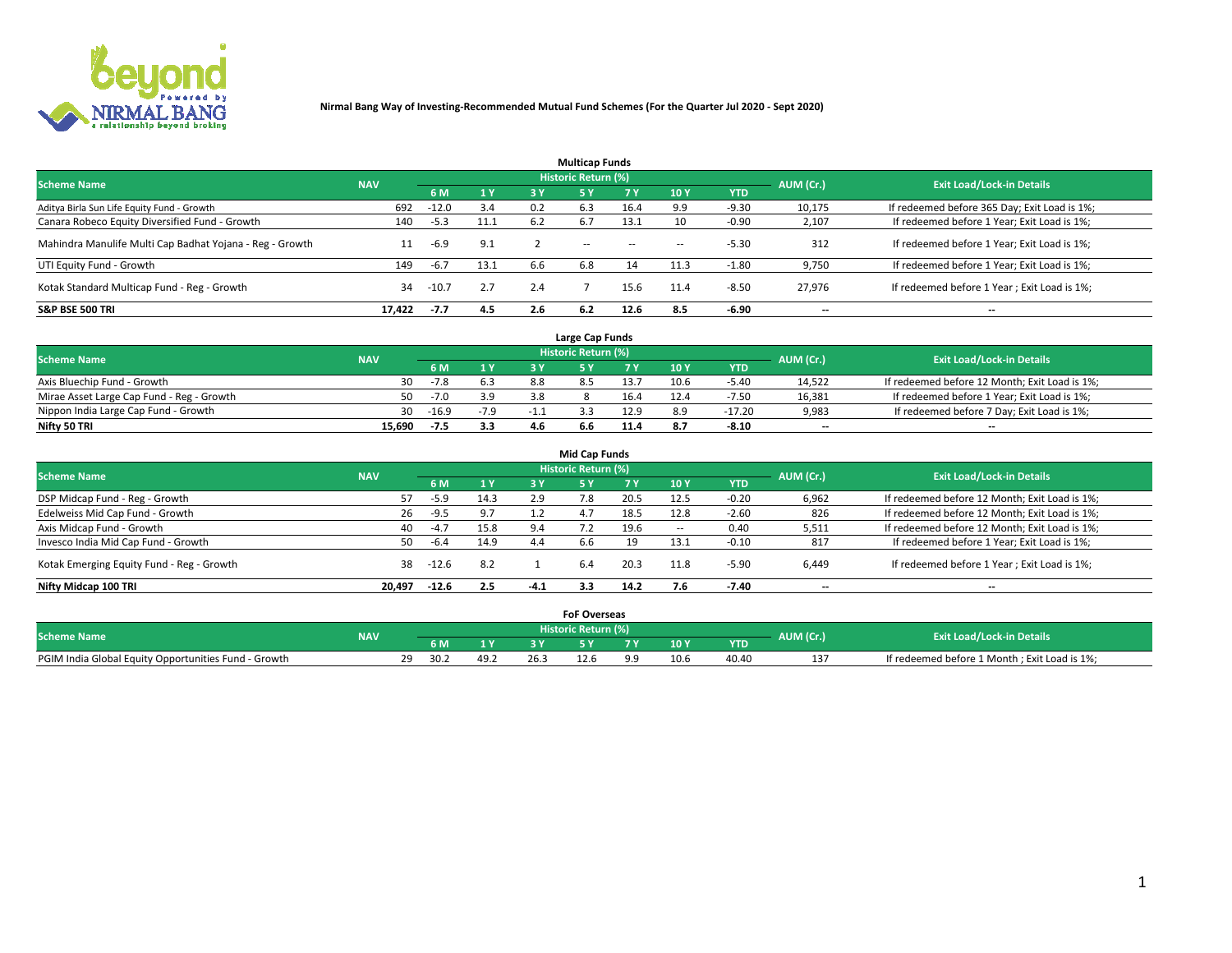

| Large & Midcap                                   |            |         |         |     |                     |      |            |            |                          |                                              |  |  |  |
|--------------------------------------------------|------------|---------|---------|-----|---------------------|------|------------|------------|--------------------------|----------------------------------------------|--|--|--|
| <b>Scheme Name</b>                               | <b>NAV</b> |         |         |     | Historic Return (%) |      |            |            | AUM (Cr.)                | <b>Exit Load/Lock-in Details</b>             |  |  |  |
|                                                  |            | 6 M     | 1 Y     | 3 Y |                     | 7 V  | 10Y        | <b>YTD</b> |                          |                                              |  |  |  |
| Mirae Asset Emerging Bluechip Fund - Growth      | 55         | -5.4    | 10.3    |     |                     | 24.4 | 18.2       | $-3.90$    | 9,834                    | If redeemed before 1 Year; Exit Load is 1%;  |  |  |  |
| Canara Robeco Emerging Equities - Growth         | 95         | $-7.8$  | 11.2    | 2.8 | 7.8                 | 22.9 | 15.3       | $-2.00$    | 5,162                    | If redeemed before 1 Year; Exit Load is 1%;  |  |  |  |
| Principal Emerging Bluechip Fund - Growth        | 104        | -8.9    | 10.5    |     | 6.9                 | 19.8 | 12.6       | $-3.90$    | 1,918                    | If redeemed before 365 Day; Exit Load is 1%; |  |  |  |
| Invesco India Growth Opportunities Fund - Growth | 34         | $-9.7$  | 4.9     | 3.8 | 6.6                 | 14.1 | 10.4       | $-7.60$    | 2,498                    | If redeemed before 1 Year; Exit Load is 1%;  |  |  |  |
| Sundaram Large and Mid Cap Fund - Reg - Growth   | 32         | $-14.0$ | $1.1\,$ |     | 6.3                 | 14.5 | 8.6        | $-12.00$   | 1,113                    | If redeemed before 365 Day; Exit Load is 1%; |  |  |  |
| NIFTY Large Midcap 250 TRI                       | 6.950      | -8.9    | 5.3     |     | 6.5                 | 14.7 | <b>Q</b> A | -6.30      | $\overline{\phantom{a}}$ | $- -$                                        |  |  |  |

|                                                     |            |         |     | <b>Focused Funds</b>       |      |        |            |                          |                                               |
|-----------------------------------------------------|------------|---------|-----|----------------------------|------|--------|------------|--------------------------|-----------------------------------------------|
| <b>Scheme Name</b>                                  | <b>NAV</b> |         |     | <b>Historic Return (%)</b> |      |        |            | AUM (Cr.)                | <b>Exit Load/Lock-in Details</b>              |
|                                                     |            | 6 M     | 1 Y |                            |      | 10 Y   | <b>YTD</b> |                          |                                               |
| Axis Focused 25 Fund - Growth                       | 29         | $-10.7$ | 5.8 |                            | 14.4 | $\sim$ | $-7.20$    | 10,399                   | If redeemed before 12 Month; Exit Load is 1%; |
| ICICI Prudential Focused Equity Fund - Ret - Growth | 30         | 3.6     | 6.8 |                            | L1.6 |        | 4.10       | 681                      | If redeemed before 1 Year; Exit Load is 1%;   |
| SBI Focused Equity Fund - Growth                    | 142        | $-11.2$ |     |                            | 16.2 | 13.4   | $-7.50$    | 8,962                    | If redeemed before 1 Year; Exit Load is 1%;   |
| S&P BSE 500 TRI                                     | 17.422     | -7.7    | 4.5 |                            | 12.6 |        | -6.90      | $\overline{\phantom{a}}$ | $- -$                                         |

| <b>Small Cap Funds</b>       |            |                                  |        |         |      |      |                 |            |       |                                             |  |  |  |
|------------------------------|------------|----------------------------------|--------|---------|------|------|-----------------|------------|-------|---------------------------------------------|--|--|--|
| <b>Scheme Name</b>           | <b>NAV</b> | Historic Return (%)<br>AUM (Cr.) |        |         |      |      |                 |            |       | <b>Exit Load/Lock-in Details</b>            |  |  |  |
|                              |            | 6 M                              |        |         |      |      | 10 <sub>Y</sub> | <b>YTD</b> |       |                                             |  |  |  |
| HDFC Small Cap Fund - Growth |            | $-14.0$                          | $-6.7$ |         |      |      |                 | $-10.30$   | 7,511 | If redeemed before 1 Year; Exit Load is 1%; |  |  |  |
| SBI Small Cap Fund - Growth  |            | -8.1                             |        |         |      |      | 16.6            | $-2.10$    | 3,917 | If redeemed before 1 Year; Exit Load is 1%; |  |  |  |
| Nifty Smallcap 100 TRI       | 6.413      | -15.9                            | $-1.5$ | $-11.2$ | -1., | 11.6 |                 | -10.50     | $- -$ | $- -$                                       |  |  |  |

| ELSS Schemes (Tax Saving u/s 80-C)           |            |         |      |                            |            |        |                          |            |                          |                                  |  |  |  |
|----------------------------------------------|------------|---------|------|----------------------------|------------|--------|--------------------------|------------|--------------------------|----------------------------------|--|--|--|
| <b>Scheme Name</b>                           | <b>NAV</b> |         |      | <b>Historic Return (%)</b> |            |        |                          |            | AUM (Cr.)                | <b>Exit Load/Lock-in Details</b> |  |  |  |
|                                              |            | 6 M     | 1Y   | 3 Y                        | <b>5Y</b>  | 7 Y    | 10Y                      | <b>YTD</b> |                          |                                  |  |  |  |
| Aditya Birla Sun Life Tax Relief 96 - Growth | 30         | -8.8    | 6.6  |                            |            | 15.8   | 10                       | $-6.10$    | 10,101                   | Nil                              |  |  |  |
| Axis Long Term Equity Fund - Growth          | 45         | $-12.0$ | 4.1  | 5.4                        |            | 17.5   | 14.3                     | $-8.50$    | 20,292                   | Nil                              |  |  |  |
| Canara Robeco Equity Tax Saver Fund - Growth | 69         | $-3.8$  | 12.5 |                            |            | 13.9   | 10.3                     | 0.60       | 992                      | Nil                              |  |  |  |
| Invesco India Tax Plan - Growth              | 51         | -7.5    | 8.1  | 44                         | 6.7        | 15.8   | 11.4                     | $-4.20$    | 997                      | Nil                              |  |  |  |
| Mirae Asset Tax Saver Fund - Reg - Growth    | 18         | $-6.2$  |      | 52                         | $\sim$ $-$ | $\sim$ | $\overline{\phantom{a}}$ | $-5.80$    | 3,538                    | Nil                              |  |  |  |
| S&P BSE 200 TRI                              | 5,649      | $-7.3$  | 4.4  |                            | 6.6        | 12.5   | 8.8                      | $-7.10$    | $\overline{\phantom{a}}$ | $- -$                            |  |  |  |

# 2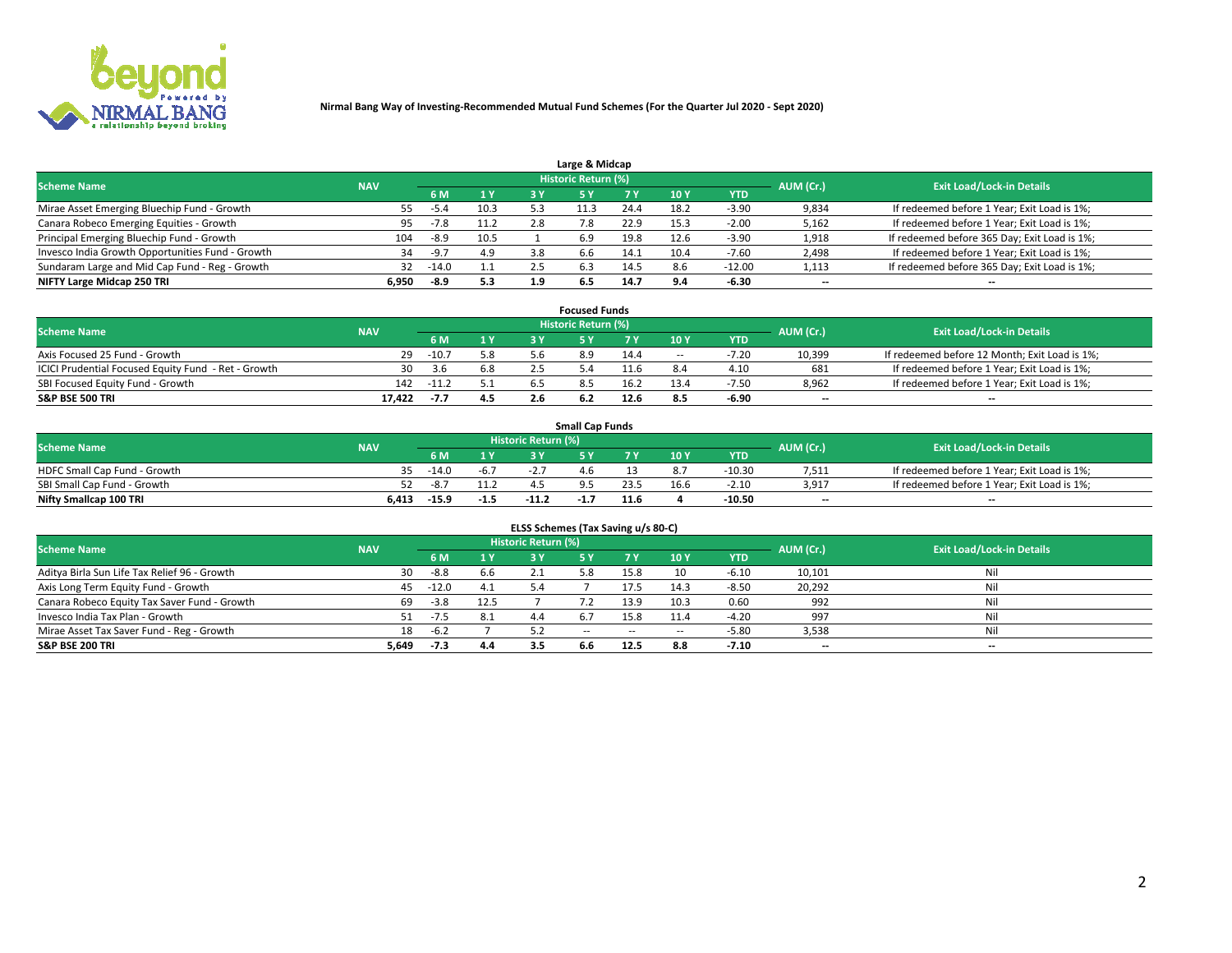

|                                                        |            |            |      |                            | <b>Solution Oriented</b> |      |                          |            |                          |                                                                     |
|--------------------------------------------------------|------------|------------|------|----------------------------|--------------------------|------|--------------------------|------------|--------------------------|---------------------------------------------------------------------|
| <b>Scheme Name</b>                                     | <b>NAV</b> |            |      | <b>Historic Return (%)</b> |                          |      |                          |            | AUM (Cr.)                | <b>Exit Load/Lock-in Details</b>                                    |
|                                                        |            | <b>6 M</b> | 1 Y  | 3 Y                        |                          |      | 10Y                      | <b>YTD</b> |                          |                                                                     |
|                                                        |            |            |      |                            |                          |      |                          |            |                          | If redeemed before 1 Year; Exit Load is 3%; If redeemed bet. 1 Year |
| <b>HDFC Childrens Gift Fund</b>                        | 122        | $-4.2$     | 5.9  | 3.6                        | 6.8                      | 13.8 | 12.1                     | $-2.60$    | 3.022                    | to 2 Year; Exit Load is 2%; If redeemed bet. 2 Year to 3 Year; Exit |
|                                                        |            |            |      |                            |                          |      |                          |            |                          | Load is 1%;                                                         |
| Tata Retirement Savings Fund - Moderate Plan - Reg     | 31         | $-3.5$     | 10.3 | 4.2                        |                          | 15.6 | --                       | 1.70       | 1,087                    | If redeemed before 61 Month; Exit Load is 1%;                       |
| Tata Retirement Savings Fund - Progressive Plan - Reg  | 30         | $-6.0$     | 9.2  | 4.2                        | 8.7                      | 15.2 | $\overline{\phantom{a}}$ | $-4.10$    | 728                      | If redeemed before 61 Month; Exit Load is 1%;                       |
| Tata Retirement Savings Fund - Reg - Conservative Plan | 22         | 3.3        | 9.8  |                            |                          | 9.9  | --                       | 4.70       | 138                      | If redeemed before 61 Month; Exit Load is 1%;                       |
| S&P BSE 200 TRI                                        | 5,649      | $-7.3$     | 4.4  | 3.5                        | 6.6                      | 12.5 | 8.8                      | $-7.10$    | $\overline{\phantom{a}}$ | $- -$                                                               |

|                                                    |            |        |              |                            | <b>Index Fund</b> |      |      |            |                          |                                               |
|----------------------------------------------------|------------|--------|--------------|----------------------------|-------------------|------|------|------------|--------------------------|-----------------------------------------------|
| <b>Scheme Name</b>                                 | <b>NAV</b> |        |              | <b>Historic Return (%)</b> |                   |      |      |            | AUM (Cr.)                | <b>Exit Load/Lock-in Details</b>              |
|                                                    |            |        | $\sqrt{1}$ Y | 2 V                        |                   | 7 V  | 10 Y | <b>YTD</b> |                          |                                               |
| HDFC Index Fund-NIFTY 50 Plan                      | 101        | $-8.2$ | 2.3          |                            |                   | 10.8 |      | $-8.80$    | 1,622                    | If redeemed before 3 Day; Exit Load is 0.25%; |
| ICICI Prudential Nifty Next 50 Index Fund - Growth | 24         | $-6.0$ |              |                            |                   | '3.7 |      | $-5.30$    | 729                      | Nil                                           |
| UTI Nifty Index Fund - Growth                      | 73.        | $-7.9$ |              |                            |                   | 10.9 |      | $-8.5C$    | 2,362                    | Nil                                           |
| Nifty 50 TRI                                       | 15.690     | $-7.5$ | 3.3          |                            | 6.b               | 11.4 |      | $-8.10$    | $\overline{\phantom{a}}$ | $- -$                                         |

|                                       |            |        |      |                            | <b>Contra/Value Fund</b> |      |     |            |                          |                                             |
|---------------------------------------|------------|--------|------|----------------------------|--------------------------|------|-----|------------|--------------------------|---------------------------------------------|
| <b>Scheme Name</b>                    | <b>NAV</b> |        |      | <b>Historic Return (%)</b> |                          |      |     |            | AUM (Cr.)                | <b>Exit Load/Lock-in Details</b>            |
|                                       |            |        | 1 V  |                            |                          | 7 V  | 10Y | <b>YTD</b> |                          |                                             |
| Invesco India Contra Fund - Growth    | 49.        | $-4.5$ | 10.4 |                            |                          | 18.9 |     | $-0.90$    | 4,662                    | If redeemed before 1 Year; Exit Load is 1%; |
| UTI Value Opportunities Fund - Growth | 61         | $-8.5$ | 7.⊥  |                            |                          | 10.2 |     | -5.50      | 4,017                    | If redeemed before 1 Year; Exit Load is 1%; |
| <b>S&amp;P BSE 500 TRI</b>            | 17.422     | $-I.$  | 4.5  |                            |                          | 12.6 |     | $-6.90$    | $\overline{\phantom{a}}$ | $- -$                                       |

|                                                                           |            |         |                  |                     | Sector/Thematic |           |                          |            |           |                                               |
|---------------------------------------------------------------------------|------------|---------|------------------|---------------------|-----------------|-----------|--------------------------|------------|-----------|-----------------------------------------------|
| <b>Scheme Name</b>                                                        | <b>NAV</b> |         |                  | Historic Return (%) |                 |           |                          |            | AUM (Cr.) | <b>Exit Load/Lock-in Details</b>              |
|                                                                           |            | 6 M     | $\overline{1}$ Y | 3 Y                 | <b>5Y</b>       | <b>7Y</b> | 10Y                      | <b>YTD</b> |           |                                               |
| Canara Robeco Consumer Trends Fund - Reg - Growth                         | 41         | $-7.7$  | 12.2             | 5.6                 | 8.5             | 15.9      |                          | $-3.10$    | 372       | If redeemed before 1 Year; Exit Load is 1%;   |
| Mirae Asset Great Consumer Fund - Growth                                  | 34         | -11.5   | 6.8              | 4.7                 |                 | 14.9      | $\overline{\phantom{a}}$ | $-8.60$    | 940       | If redeemed before 1 Year; Exit Load is 1%;   |
| <b>ICICI Prudential Technology Fund - Growth</b>                          | 69         | 11.7    | 18.4             | 18.8                | 10.4            |           | 15.4                     | 18.50      | 379       | If redeemed before 15 Day; Exit Load is 1%;   |
| Nippon India Pharma Fund - Growth                                         | 213        | 34.8    | 56.2             | 18.6                | 8.1             | 17.2      | 15.1                     | 39.90      | 3,093     | If redeemed before 1 Month; Exit Load is 1%;  |
| BNP Paribas India Consumption Fund - Reg - Growth                         | 13         | -6.5    | 12               | $\sim$ $\sim$       | $\sim$ $-$      | $\sim$    | $\sim$                   | $-2.10$    | 525       | If redeemed before 12 Month; Exit Load is 1%; |
| ICICI Prudential Banking and Financial Services Fund - Retail -<br>Growth | 49         | $-28.8$ | $-19.4$          | $-6.8$              | 4.4             | 14.7      | 10.9                     | $-29.40$   | 2,538     | If redeemed before 15 Day; Exit Load is 1%;   |
| <b>S&amp;P BSE 500 TRI</b>                                                | 17.422     | $-7.7$  | 4.5              | 2.6                 | 6.2             | 12.6      | 8.5                      | $-6.90$    | --        | $- -$                                         |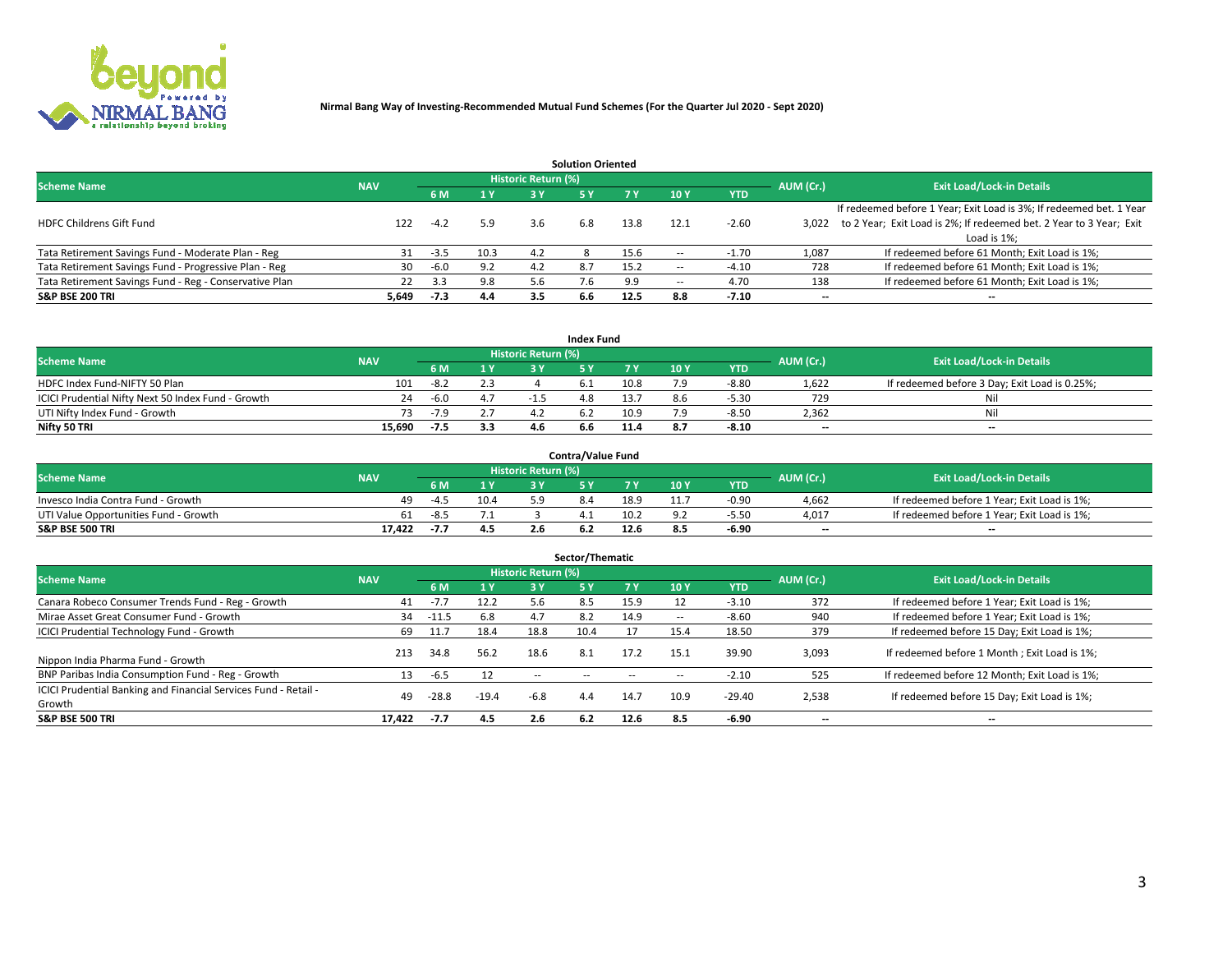

| <b>Dynamic Asset Allocation Funds</b>                   |            |        |     |                            |     |        |            |            |                          |                                                 |  |  |  |  |
|---------------------------------------------------------|------------|--------|-----|----------------------------|-----|--------|------------|------------|--------------------------|-------------------------------------------------|--|--|--|--|
| <b>Scheme Name</b>                                      | <b>NAV</b> |        |     | <b>Historic Return (%)</b> |     |        |            |            | AUM (Cr.)                | <b>Exit Load/Lock-in Details</b>                |  |  |  |  |
|                                                         |            |        | 1 Y | 73 V                       |     |        | 10Y        | <b>YTD</b> |                          |                                                 |  |  |  |  |
| ICICI Prudential Balanced Advantage Fund - Reg - Growth |            | $-3.2$ | 6.7 | 52                         | 6.9 | 12.1   | 10.8       | $-2.30$    | 25,409                   | If redeemed before 1 Year; Exit Load is 1%;     |  |  |  |  |
| Invesco India Dynamic Equity Fund - Growth              | 30         | $-3.0$ | 4.3 | 2.4                        |     | 11.4   | $\Omega$ . | -1.90      | 741                      | If redeemed before 3 Month; Exit Load is 0.25%; |  |  |  |  |
| Nippon India Balanced Advantage Fund - Growth           | 91         | $-4.4$ |     | 2.8                        |     | 11.9   |            | $-3.00$    | 2,782                    | If redeemed before 12 Month; Exit Load is 1%;   |  |  |  |  |
| SBI Dynamic Asset Allocation Fund - Reg - Growth        |            | $-4.4$ | 0.9 | 2.5                        |     | $\sim$ | --         | -5.10      | 576                      | If redeemed before 12 Month; Exit Load is 1%;   |  |  |  |  |
| NIFTY 50 Hybrid Composite Debt 65:35 Index              | 10.486     | -0.8   |     | 6.7                        |     | 11.2   | 9.1        | $-0.80$    | $\overline{\phantom{a}}$ | $- -$                                           |  |  |  |  |

| <b>Hybrid Aggressive</b>                        |                                                       |        |                         |     |  |            |            |            |        |                                               |  |  |  |  |  |
|-------------------------------------------------|-------------------------------------------------------|--------|-------------------------|-----|--|------------|------------|------------|--------|-----------------------------------------------|--|--|--|--|--|
| <b>Scheme Name</b>                              | <b>Historic Return (%)</b><br>AUM (Cr.)<br><b>NAV</b> |        |                         |     |  |            |            |            |        |                                               |  |  |  |  |  |
|                                                 |                                                       |        | $\mathbf{A} \mathbf{v}$ | R V |  |            | <b>10Y</b> | <b>YTD</b> |        | <b>Exit Load/Lock-in Details</b>              |  |  |  |  |  |
| Canara Robeco Equity Hybrid Fund - Growth       | 170                                                   | $-2.2$ | 11.4                    |     |  | 14.4       |            | 1.10       | 3,041  | If redeemed before 1 Year; Exit Load is 1%;   |  |  |  |  |  |
| SBI Equity Hybrid Fund - Growth                 | 139                                                   | $-6.9$ |                         |     |  | 14.2       | 10.6       | $-4.50$    | 30,192 | If redeemed before 12 Month; Exit Load is 1%; |  |  |  |  |  |
| Mirae Asset Hybrid - Equity Fund - Reg - Growth |                                                       | $-3.5$ | 5.6                     | 4.8 |  | $\sim$ $-$ | $\sim$     | $-3.90$    | 3,468  | If redeemed before 1 Year; Exit Load is 1%;   |  |  |  |  |  |
| ICICI Prudential Equity & Debt Fund - Growth    | 127                                                   | $-8.5$ | $-0.8$                  |     |  |            |            | $-9.10$    | 17,615 | If redeemed before 1 Year; Exit Load is 1%;   |  |  |  |  |  |
| NIFTY 50 Hybrid Composite Debt 65:35 Index      | 10.486                                                | -0.8   |                         |     |  |            |            | -0.80      | --     | $- -$                                         |  |  |  |  |  |

| <b>Arbitrage Fund</b>                      |                                                                |    |     |     |  |  |        |        |      |           |                                                 |  |  |  |
|--------------------------------------------|----------------------------------------------------------------|----|-----|-----|--|--|--------|--------|------|-----------|-------------------------------------------------|--|--|--|
|                                            | <b>Historic Return (%)</b><br><b>Scheme Name</b><br><b>NAV</b> |    |     |     |  |  |        |        |      |           |                                                 |  |  |  |
|                                            |                                                                |    | 1 M | 3 M |  |  |        |        | YTD  | AUM (Cr.) | <b>Exit Load/Lock-in Details</b>                |  |  |  |
| IDFC Arbitrage Fund - Reg - Growth         |                                                                |    | Ιq  |     |  |  |        |        | 3.90 | 8,237     | If redeemed before 1 Month; Exit Load is 0.25%; |  |  |  |
| Kotak Equity Arbitrage Fund - Reg - Growth |                                                                | 28 |     | 2.3 |  |  |        |        | 4.60 | 15,854    | If redeemed before 30 Day; Exit Load is 0.25%;  |  |  |  |
| Tata Arbitrage Fund - Reg - Growth         |                                                                |    | L.9 |     |  |  | $\sim$ | $\sim$ | 5.5C | 2,062     | If redeemed before 30 Day; Exit Load is 0.25%;  |  |  |  |
| Nippon India Arbitrage Fund - Growth       |                                                                | 20 |     |     |  |  |        |        | 4.60 | 7.847     | If redeemed before 1 Month; Exit Load is 0.25%; |  |  |  |

| Overnight Fund                                      |            |           |     |                            |     |     |                          |                 |           |                                  |  |  |  |  |
|-----------------------------------------------------|------------|-----------|-----|----------------------------|-----|-----|--------------------------|-----------------|-----------|----------------------------------|--|--|--|--|
| <b>Scheme Name</b>                                  | <b>NAV</b> |           |     | <b>Historic Return (%)</b> |     |     | <b>YTM</b>               | Avg             | AUM (Cr.) | <b>Exit Load/Lock-in Details</b> |  |  |  |  |
|                                                     |            | <b>1W</b> | 2 W | 1 M.                       | 3 M | 1Y  |                          | <b>Maturity</b> |           |                                  |  |  |  |  |
| Aditya Birla Sun Life Overnight Fund - Reg - Growth | 1,089      | 2.9       |     | 2.9                        | 2.9 |     |                          |                 | 7,621     | Nil                              |  |  |  |  |
| HDFC Overnight Fund - Growth                        | 2,984      |           |     |                            | 2.8 |     | 3.14                     | 0.00            | 13,989    | Nil                              |  |  |  |  |
| ICICI Prudential Overnight Fund - Reg - Growth      | 109        |           |     |                            | 2.9 |     | 3.12                     |                 | 10,011    | Nil                              |  |  |  |  |
| Nippon India Overnight Fund - Reg - Growth          | 108        | 3.0       |     |                            | 2.9 | 4.2 | 3.09                     | 0.00            | 5,363     | Nil                              |  |  |  |  |
| Kotak Overnight Fund - Reg - Growth                 | 1,076      |           |     |                            | 2.9 | 4.⊥ | 3.14                     |                 | 6,183     | Nil                              |  |  |  |  |
| <b>CRISIL Liquid Fund Index</b>                     | $- -$      | 4.1       | 3.9 | 3.9                        | 4.5 | 5.5 | $\overline{\phantom{a}}$ | $- -$           | $-$       | --                               |  |  |  |  |

#### **Overnight Fund**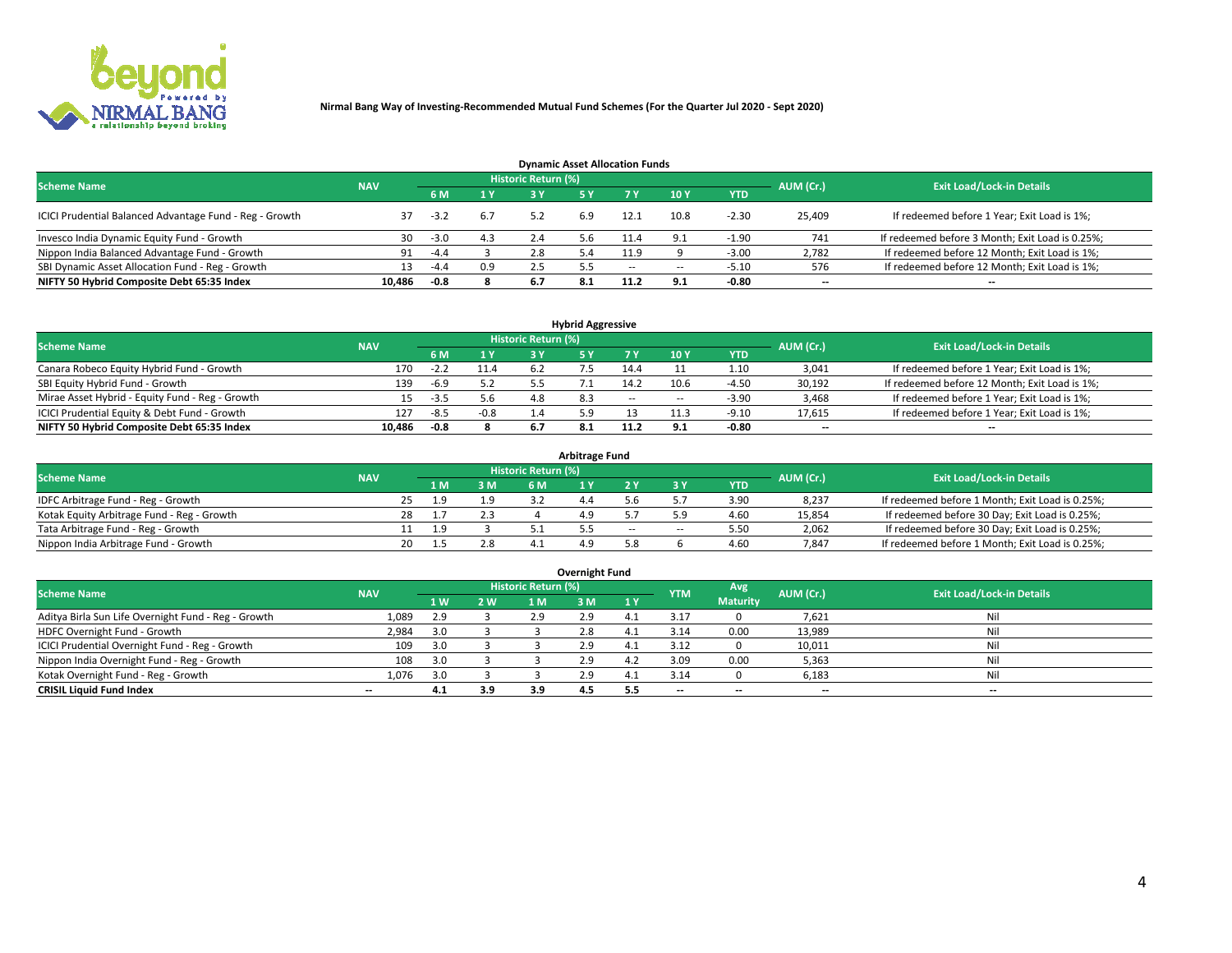

| <b>Liquid Funds</b>                              |                                  |     |     |      |     |     |            |                 |                          |                          |  |  |  |  |
|--------------------------------------------------|----------------------------------|-----|-----|------|-----|-----|------------|-----------------|--------------------------|--------------------------|--|--|--|--|
| <b>Scheme Name</b>                               | <b>Exit Load/Lock-in Details</b> |     |     |      |     |     |            |                 |                          |                          |  |  |  |  |
|                                                  | <b>NAV</b>                       | 1 W | 2 W | 1 M  | ዩ M | 1Y  | <b>YTM</b> | <b>Maturity</b> | AUM (Cr.)                |                          |  |  |  |  |
| Aditya Birla Sun Life Liquid Fund - Reg - Growth | 323                              | 3.5 | 3.2 |      |     |     | 3.67       | 0.14            | 36,679                   | *Ref Footnote            |  |  |  |  |
| ICICI Prudential Liquid Fund - Reg - Growth      | 297                              | 3.6 | 3.3 |      | 4.⊥ |     | 3.63154    | 0.12            | 57,335                   | *Ref Footnote            |  |  |  |  |
| Kotak Liquid Fund - Reg - Growth                 | 4,059                            | 3.4 | 3.1 |      |     |     | 3.43       | 0.12            | 36,040                   | *Ref Footnote            |  |  |  |  |
| Nippon India Liquid Fund - Growth                | 4,898                            | 3.4 | 3.1 | -3.2 | 4.1 |     | 3.57       | 0.15            | 30,604                   | *Ref Footnote            |  |  |  |  |
| Mahindra Manulife Liquid Fund - Reg - Growth     | 1,302                            | 3.6 | 3.3 | 3.3  |     |     | 3.61       | 0.15            | 2,144                    | *Ref Footnote            |  |  |  |  |
| <b>CRISIL Liquid Fund Index</b>                  | $- -$                            | 4.1 | 3.9 | 3.9  | 4.5 | 5.5 | $- -$      | $- -$           | $\overline{\phantom{a}}$ | $\hspace{0.05cm} \cdots$ |  |  |  |  |

| <b>Ultra Short Fund</b>                      |            |     |     |                            |     |        |            |                 |                          |                                  |  |  |  |  |
|----------------------------------------------|------------|-----|-----|----------------------------|-----|--------|------------|-----------------|--------------------------|----------------------------------|--|--|--|--|
| <b>Scheme Name</b>                           | <b>NAV</b> |     |     | <b>Historic Return (%)</b> |     |        | <b>YTM</b> | <b>Avg</b>      | AUM (Cr.)                | <b>Exit Load/Lock-in Details</b> |  |  |  |  |
|                                              |            | 1 M | 3 M | 6 M                        |     | 3 Y    |            | <b>Maturity</b> |                          |                                  |  |  |  |  |
| HDFC Ultra Short Term Fund - Reg - Growth    |            |     | 9.2 |                            |     | $\sim$ |            | 0.44            | 7,697                    | Nil                              |  |  |  |  |
| L&T Ultra Short Term Fund - Growth           | 34         | -25 |     |                            |     |        |            | 0.45            | 1.960                    | Nil                              |  |  |  |  |
| <b>NIFTY Ultra Short Duration Debt Index</b> | 4,153      | 4.5 | 6.5 |                            | b.7 |        | $-$        | $- -$           | $\overline{\phantom{a}}$ | $- -$                            |  |  |  |  |

| <b>Monev Market Fund</b>                                |            |            |      |           |                                  |                          |                          |                 |                          |                          |  |  |  |  |
|---------------------------------------------------------|------------|------------|------|-----------|----------------------------------|--------------------------|--------------------------|-----------------|--------------------------|--------------------------|--|--|--|--|
| <b>Scheme Name</b>                                      | <b>NAV</b> | <b>YTM</b> | Avg. | AUM (Cr.) | <b>Exit Load/Lock-in Details</b> |                          |                          |                 |                          |                          |  |  |  |  |
|                                                         |            | 1 M        | 3 M  | 6 M       |                                  | 3 Y                      |                          | <b>Maturity</b> |                          |                          |  |  |  |  |
| Aditya Birla Sun Life Money Manager Fund - Reg - Growth | 278        | -5.3       | 9.2  | 8.4       |                                  |                          | 4.45                     | 0.58            | 9,214                    | Nil                      |  |  |  |  |
| HDFC Money Market Fund - Growth                         | 4.309      | 5.3        | 9.3  | 8.6       |                                  |                          | 4.53                     | 0.64            | 8,422                    | Nil                      |  |  |  |  |
| Tata Money Market Fund - Reg - Growth                   | 3,544      |            |      |           |                                  |                          | 4.59                     | 0.52            | 424                      | Nil                      |  |  |  |  |
| <b>CRISIL Liquid Fund Index</b>                         | $- -$      | 3.9        | 4.5  |           | 5.5                              | $\overline{\phantom{a}}$ | $\overline{\phantom{a}}$ | $-$             | $\overline{\phantom{a}}$ | $\overline{\phantom{a}}$ |  |  |  |  |

|                                       |            |       |       |                     | <b>Short Term Fund</b> |     |      |                 |           |                                  |
|---------------------------------------|------------|-------|-------|---------------------|------------------------|-----|------|-----------------|-----------|----------------------------------|
| <b>Scheme Name</b>                    | <b>NAV</b> |       |       | Historic Return (%) |                        |     | YTM  | Avg             | AUM (Cr.) | <b>Exit Load/Lock-in Details</b> |
|                                       |            | 1 M . | 3 M   | 6 M                 |                        | 2V  |      | <b>Maturity</b> |           |                                  |
| HDFC Short Term Debt Fund - Growth    | 24         | 12.6  | 19.7  |                     | 11.6                   | 8.8 |      | 3.46            | 11,138    | M                                |
| Nippon India Short Term Fund - Growth | 40         |       | 1 A O |                     | 10.1                   |     | 5.86 |                 | 6,825     | N                                |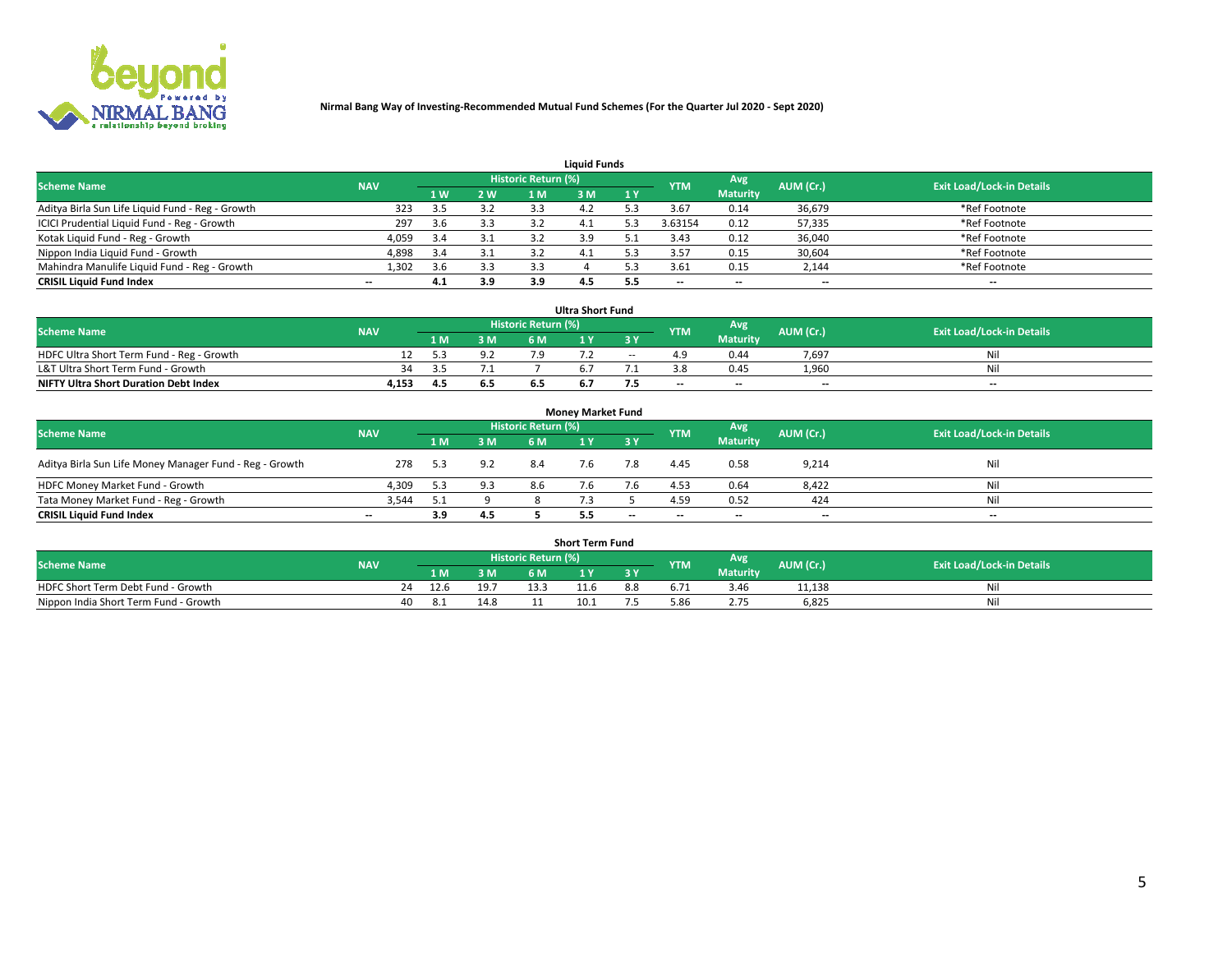

|                                           | <b>Low Duration Fund</b> |     |      |                            |  |     |            |                 |           |                                  |  |  |  |  |  |
|-------------------------------------------|--------------------------|-----|------|----------------------------|--|-----|------------|-----------------|-----------|----------------------------------|--|--|--|--|--|
| <b>Scheme Name</b>                        | <b>NAV</b>               |     |      | <b>Historic Return (%)</b> |  |     | <b>YTM</b> | <b>Avg</b>      | AUM (Cr.) | <b>Exit Load/Lock-in Details</b> |  |  |  |  |  |
|                                           |                          | 1 M | 3 M  |                            |  | 3 Y |            | <b>Maturity</b> |           |                                  |  |  |  |  |  |
| Axis Treasury Advantage Fund - Growth     | 2,335                    |     | 11.9 |                            |  |     |            | 1.06            | 4,955     | Nil                              |  |  |  |  |  |
| Canara Robeco Savings Fund - Reg - Growth |                          | 5.0 | 9.7  |                            |  |     | 4.13       | 1.04            | 1,049     | Nil                              |  |  |  |  |  |
| IDFC Low Duration Fund - Reg - Growth     | 30                       |     | 10.7 |                            |  |     | 4.12       | 1.01            | 4,575     | Nil                              |  |  |  |  |  |

| <b>Banking &amp; PSU Bond Funds</b>                 |            |    |      |      |                            |  |  |            |                 |           |                                  |  |  |  |
|-----------------------------------------------------|------------|----|------|------|----------------------------|--|--|------------|-----------------|-----------|----------------------------------|--|--|--|
| <b>Scheme Name</b>                                  | <b>NAV</b> |    |      |      | <b>Historic Return (%)</b> |  |  | <b>YTM</b> | Avg             | AUM (Cr.) | <b>Exit Load/Lock-in Details</b> |  |  |  |
|                                                     |            |    | 1 M. | 3M   | 6 M                        |  |  |            | <b>Maturity</b> |           |                                  |  |  |  |
| HDFC Banking and PSU Debt Fund - Reg - Growth       |            |    | 11.8 | 19.1 | 12.4                       |  |  | 6.41       | 3.33            | 6.416     | Nil                              |  |  |  |
| Kotak Banking and PSU Debt Fund - Reg - Growth      |            | 49 | 12.6 | 18.3 |                            |  |  | 6.11       | 4.73            | 7.146     | Ni                               |  |  |  |
| Nippon India Banking & PSU Debt Fund - Reg - Growth |            | 16 | 8.3  | 17.6 |                            |  |  | 5.28       | 3.27            | 5,211     | Nil                              |  |  |  |

| <b>Corporate Bond Funds</b>                         |            |      |      |                            |      |  |            |          |           |                                                |  |  |  |  |
|-----------------------------------------------------|------------|------|------|----------------------------|------|--|------------|----------|-----------|------------------------------------------------|--|--|--|--|
| <b>Scheme Name</b>                                  | <b>NAV</b> |      |      | <b>Historic Return (%)</b> |      |  | <b>YTM</b> | Avg      | AUM (Cr.) | <b>Exit Load/Lock-in Details</b>               |  |  |  |  |
|                                                     |            |      | 3 M  | 6 M                        |      |  |            | Maturity |           |                                                |  |  |  |  |
| ICICI Prudential Corporate Bond Fund - Reg - Growth |            |      | 18.2 | 13.4                       |      |  |            | 3.60     | 15.799    | Nil                                            |  |  |  |  |
| L&T Triple Ace Bond Fund - Reg - Growth             | 56         | 17.1 | 21.7 | 17 Q                       |      |  |            | 8.15     | 3,871     | If redeemed before 3 Month; Exit Load is 0.5%; |  |  |  |  |
| Kotak Corporate Bond Fund - Std - Growth            | 2.818      | 10.0 | 16.3 |                            | 10.2 |  | 5.33       | 2.09     | 4.607     | Nil                                            |  |  |  |  |

| <b>Credit Risk Fund</b>                    |            |     |      |      |                            |      |           |            |                 |           |                                                                       |  |  |  |
|--------------------------------------------|------------|-----|------|------|----------------------------|------|-----------|------------|-----------------|-----------|-----------------------------------------------------------------------|--|--|--|
| <b>Scheme Name</b>                         | <b>NAV</b> |     |      |      | <b>Historic Return (%)</b> |      |           | <b>YTM</b> | Avg             | AUM (Cr.) | <b>Exit Load/Lock-in Details</b>                                      |  |  |  |
|                                            |            |     | 1 M  | 3 M  | 6 M                        |      | <b>3Y</b> |            | <b>Maturity</b> |           |                                                                       |  |  |  |
| ICICI Prudential Credit Risk Fund - Growth |            | 23  | 15.1 | 16.2 | 9.5                        | 10.3 | 7.9       | 8.96       | 2.41            | 6,562     | If redeemed before 1 Year; Exit Load is 1%;                           |  |  |  |
| HDFC Credit Risk Debt Fund - Reg - Growth  |            |     | 14.9 | 20.6 | 9.4                        | 9.6  |           | 10.05      | 3.02            | 6,309     | If redeemed before 12 Month; Exit Load is 1%; If redeemed bet. 12     |  |  |  |
|                                            |            |     |      |      |                            |      |           |            |                 |           | Month to 18 Month; Exit Load is 0.5%;                                 |  |  |  |
|                                            |            |     |      |      |                            |      |           |            |                 |           | If redeemed before 12 Month; Exit Load is 3%; If redeemed bet. 12     |  |  |  |
| SBI Credit Risk Fund - Growth              |            | 33. | 10.6 | 17.1 | 8.9                        |      | 6.6       | 8.33       | 2.65            |           | 3,895 Month to 24 Month; Exit Load is 1.5%; If redeemed bet. 24 Month |  |  |  |
|                                            |            |     |      |      |                            |      |           |            |                 |           | to 36 Month; Exit Load is 0.75%;                                      |  |  |  |

| <b>Floater Fund</b>                      |            |    |           |      |                     |   |   |            |                 |           |                                  |  |
|------------------------------------------|------------|----|-----------|------|---------------------|---|---|------------|-----------------|-----------|----------------------------------|--|
| <b>Scheme Name</b>                       | <b>NAV</b> |    |           |      | Historic Return (%) |   |   | <b>YTM</b> | Avg             | AUM (Cr.) | <b>Exit Load/Lock-in Details</b> |  |
|                                          |            |    | 1 M       | ЗM   | 6 M                 | . | . |            | <b>Maturity</b> |           |                                  |  |
| Nippon India Floating Rate Fund - Growth |            | 34 | <b>Qk</b> | ∡.18 | 14.1                |   |   | 5.65       | 2.90            | 11,636    | NL                               |  |